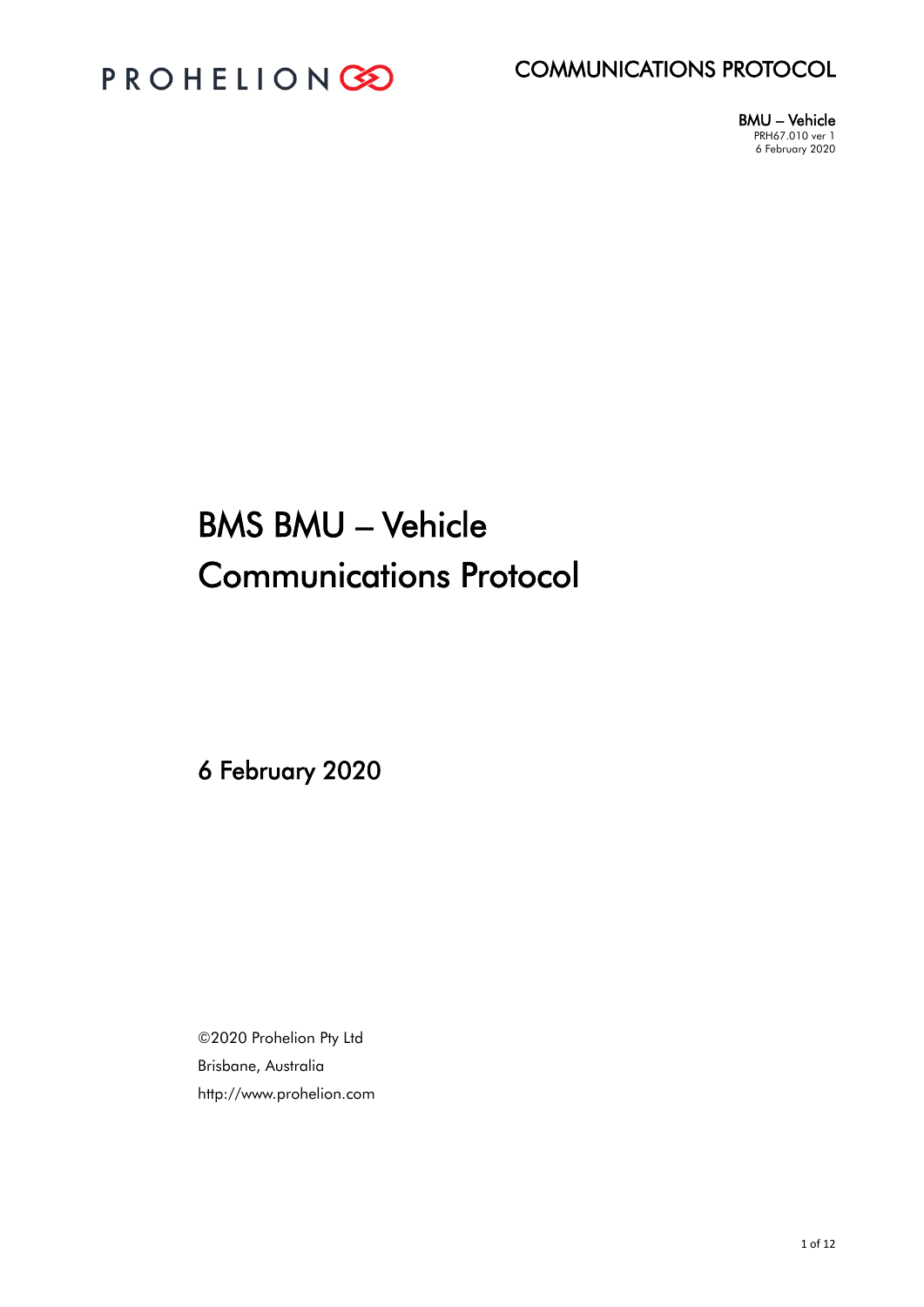

**BMU - Vehicle** PRH67.010 ver 1<br>6 February 2020

## **TABLE OF CONTENTS**

| 1              |      |  |  |
|----------------|------|--|--|
| $\overline{2}$ |      |  |  |
| 3              |      |  |  |
| 4              |      |  |  |
| 5              |      |  |  |
|                | 5.1  |  |  |
|                | 5.2  |  |  |
|                | 5.3  |  |  |
|                | 5.4  |  |  |
|                | 5.5  |  |  |
|                | 5.6  |  |  |
|                | 5.7  |  |  |
|                | 5.8  |  |  |
|                | 5.9  |  |  |
|                | 5.10 |  |  |
|                | 5.11 |  |  |
|                | 5.12 |  |  |
|                | 5.13 |  |  |
| 6              |      |  |  |
|                | 6.1  |  |  |
| 7              |      |  |  |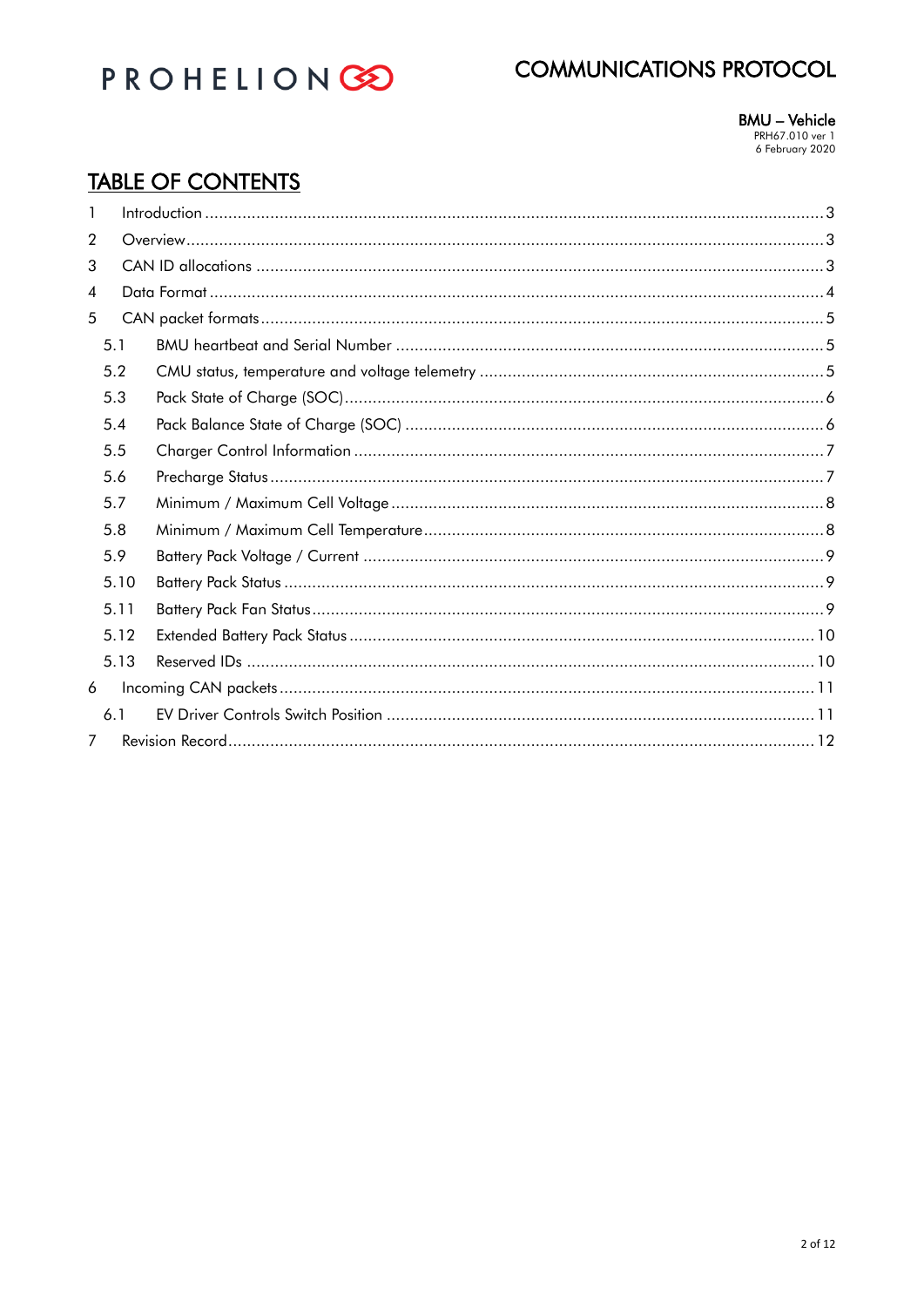**PROHELIONG** 

## COMMUNICATIONS PROTOCOL

BMU – Vehicle PRH67.010 ver 1 6 February 2020

#### 1 INTRODUCTION

This document describes the communications protocol used between the Battery Management Unit (BMU) and the vehicle in the Prohelion BMS.

Internal communications between the BMS BMU and BMS Cell Management Units (CMUs) are described in another document (TRI67.009), but should not be needed for a typical end-user.

## 2 OVERVIEW

The BMS CMUs communicate with each other and with the BMU using a CAN bus that is separate from the vehicle CAN bus.

The BMU collates and summarises data from the CMUs, including minimum and maximum cell voltages and temperatures, and interfaces to the vehicle on a second CAN bus. This is the communications link detailed in this document.

As a general overview, after power is applied to the system, the CMUs report their (factory programmed) serial numbers to the BMU. The BMU allocates a CAN ID and number of cells to monitor for each CMU and builds a table of CMUs that can be used for fault detection (failed CMUs) and other diagnostics.

Once running, each CMU reports its serial number, status, temperature and up to eight cell voltages at approximately 1Hz. Support for high-speed minimum/maximum voltage updates (~100Hz) is currently being added, and is not detailed in this document.

The CMUs use two redundant measurement channels to take cell voltage readings, and also cross-check their supply voltage and A/D references for faults. One channel uses a highaccuracy (24-bit) slow speed (Hz) converter, and the other channel uses a high-speed (kHz) midaccuracy (12-bit) converter. Each CMU also measures one external 10k NTC temperature sensor and it's own microcontroller die temperature.

The BMU measures additional data itself: total pack voltage on either side of the precharge contactor, total pack current from a shunt, pack isolation from the vehicle, the status of the precharge control, and the presence of the 12V supply voltage for the contactors. This data, along with the minimum and maximum cell voltage and temperature, is reported by the BMU onto the vehicle CAN bus. The BMU can also echo the individual cell voltage and temperature data to the vehicle CAN bus, if configured to do so.

## 3 CAN ID ALLOCATIONS

By default, the BMS BMU ships with a CAN base ID set to 0x600. This can be adjusted by the end user. Assuming this base ID, the following CAN IDs are used on the vehicle bus by the BMS BMU:

| CAN ID (hex)    | Description                                                               |
|-----------------|---------------------------------------------------------------------------|
| 0x600           | BMU heartbeat & serial number                                             |
| $0x601 - 0x6EF$ | CMU status, temperature and voltage telemetry, if set to relay to vehicle |
| 0x6F0           | Reserved for factory configuration & calibration commands                 |
| $0x6F1 - 0x6F3$ | Reserved for future configuration system update                           |
| 0x6F4           | Pack SOC                                                                  |
| 0x6F5           | Balance SOC                                                               |

3 of 12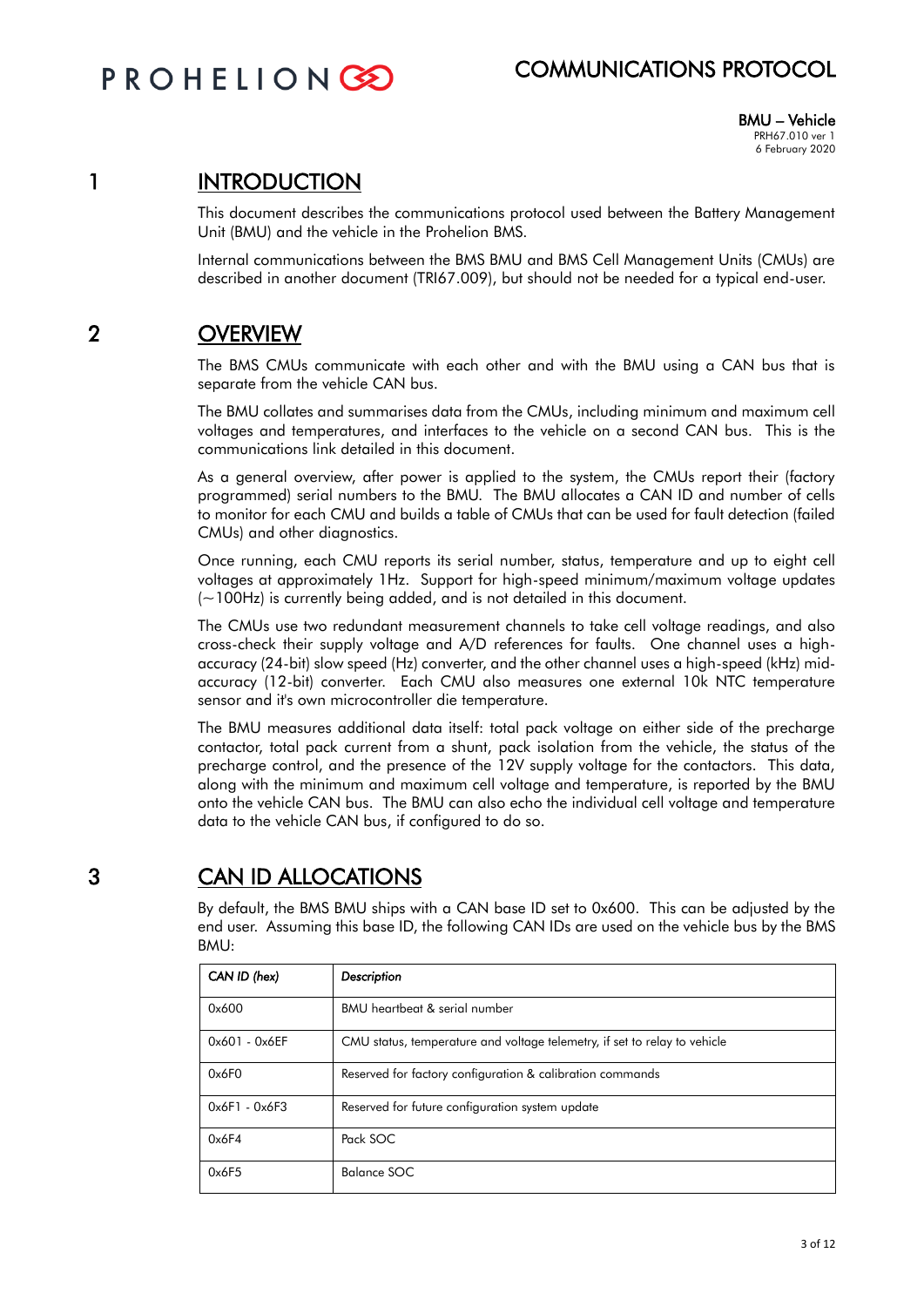# PROHELIONGO

#### BMU – Vehicle PRH67.010 ver 1

6 February 2020

| 0x6F6           | <b>Charger Control information</b>                                                                               |
|-----------------|------------------------------------------------------------------------------------------------------------------|
| 0x6F7           | Precharge status, 12V status                                                                                     |
| 0x6F8           | Minimum / Maximum cell voltage                                                                                   |
| 0x6F9           | Minimum / Maximum cell temperature                                                                               |
| 0x6FA           | Battery pack voltage & current                                                                                   |
| 0x6FB           | Battery pack status                                                                                              |
| 0x6FC           | Fan & 12V supply status                                                                                          |
| 0x6FD           | Extended battery pack status                                                                                     |
| $0x6FE - 0x6FF$ | Reserved, currently unused                                                                                       |
| $0x7F0 - 0x7F4$ | Reserved for bootloader triggering and data transfer (these IDs do not move with a change<br>in BMU CAN base ID) |

## 4 DATA FORMAT

The 8-byte data on the CAN bus is formatted using a 'union' overlay structure in the BMS CMU microcontroller firmware. NOTE: this depends on the byte ordering and word size of the CPU, and is not portable across architectures – however the byte order is correct for both the MSP430 microcontroller in the CMUs and BMU and the x86 CPU in a PC.

The structure is defined on the (16-bit) MSP430 as follows:

```
typedef union _group_64 {
float data_fp[2];
unsigned char data_u8[8];
char data_8[8];
unsigned int data_u16[4];
int data_16[4];
unsigned long data_u32[2];
long data_32[2];
```
} group\_64;

Data values data\_u8[0] through to data\_u8[7] are the bytes transmitted on the CAN bus.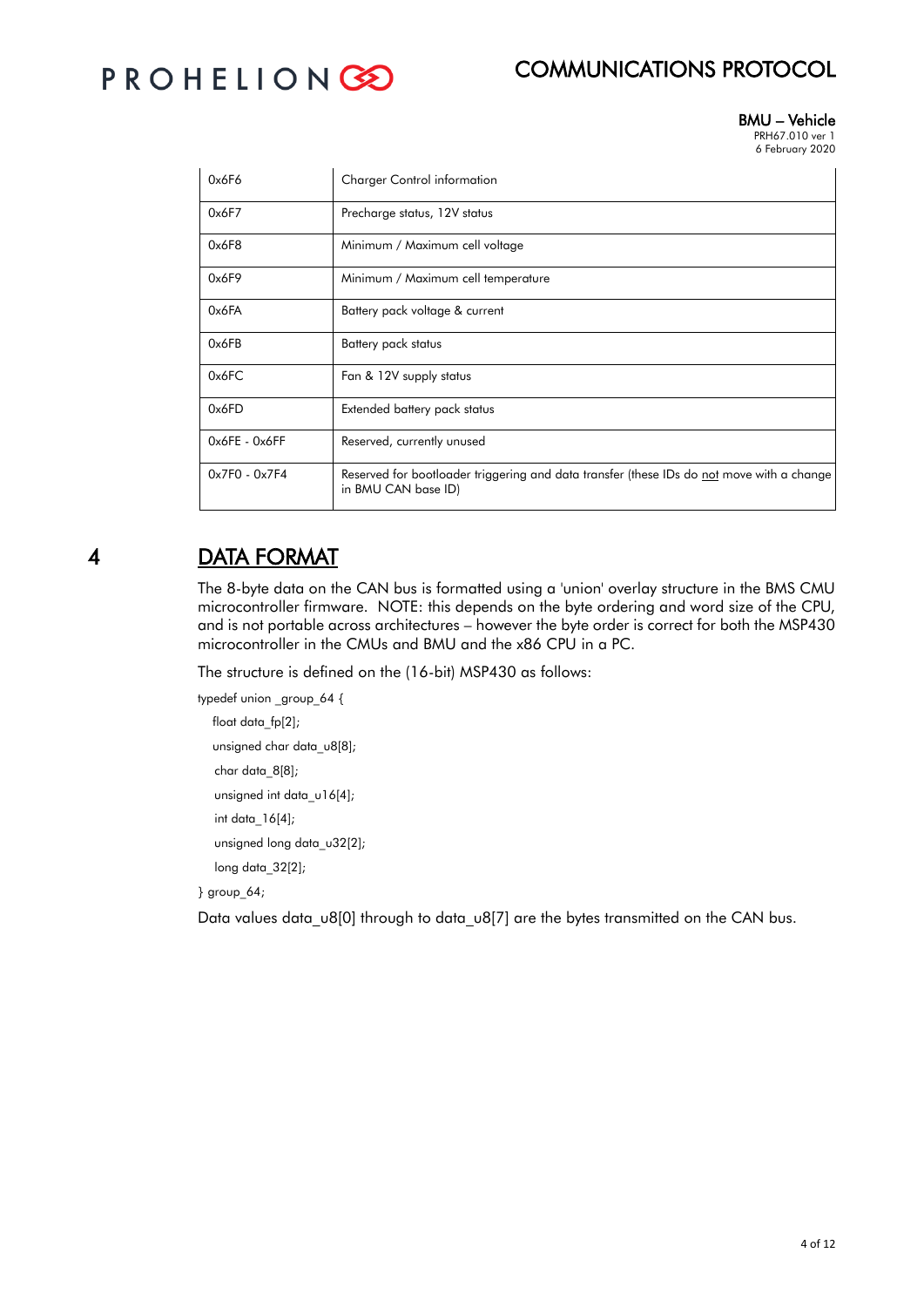PROHELIONCE

## COMMUNICATIONS PROTOCOL

### 5 CAN PACKET FORMATS

#### 5.1 BMU HEARTBEAT AND SERIAL NUMBER

This packet is transmitted by the BMU and allows it to be located and identified on the CAN bus. It contains an identifying string, and the serial number of the BMU device.

| CAN ID        | 0x600                                                                                    |
|---------------|------------------------------------------------------------------------------------------|
| Interval      | 1 Hz                                                                                     |
| data u32[0]   | v5 and later: Device ID: 0x00001000<br>v4 and earlier: ASCII ID string: T, '0', '6', '7' |
| data $u32[1]$ | Device serial number as programmed at the factory                                        |

#### 5.2 CMU STATUS, TEMPERATURE AND VOLTAGE TELEMETRY

These packets are transmitted by the CMUs and contain the telemetry values from the cells. The BMU will relay these packets through to the vehicle CAN bus if configured to do so – this is enabled by default.

Each CMU transmits a group of three packets, with the ID of the first packet being granted by the BMU during the ID request/grant phase at startup.

CMU 1 will be assigned an ID of 0x601, and will therefore transmit telemetry on 0x601, 0x602, and 0x603. CMU 2 will be assigned an ID of 0x604, CMU 3 will be assigned to 0x607, and so on.

Reported cell voltages also indicate measurement status. Measurements with a high confidence (both redundant measurement channels agree closely) will be reported as a reading in mV. Readings where the redundant channels disagree ('trust' error) will be reported as negative mV, with the reported number coming from the high-accuracy / slow-speed converter channel.

Note that with the current CMU firmware, during very rapid voltage changes (high charge/discharge current pulses), the channels may report as a trust error for a few update cycles due to the sampling timing for the two measurement channels not being simultaneous.

Readings with *all* cell voltages reported as negative indicate that either the 3.3V power supply voltage or one of the A/D reference voltages is out of specification.

A CMU reporting any of these conditions (-ve mV) will potentially be reporting erroneous readings. A cell reporting a -ve mV reading will not balance that cell, to avoid balancing at a potentially incorrect voltage. Any cell reporting as a -ve mV reading should be flagged in the higher-level system and dealt with appropriately. It should not necessarily trigger an immediate system shutdown, but should probably be latched and indicated to the user to seek servicing promptly.

Readings from cells above the number defined by the BMU to each CMU during startup are sent as -32768mV (maximum negative) to indicate a 'cell not present / not monitored'. A cell that is read by the CMU as having voltage present, when that cell has been configured as 'not present', will report as -32767mV to indicate a possible 'extra cell' fault. These cells should not be included in any min / max / average cell voltage calculations.

| <b>CAN ID</b> | 0x601, 0x604, 0x607, etc                                                                                      |
|---------------|---------------------------------------------------------------------------------------------------------------|
| Interval      | Approx 1 Hz (CMU timebases are not synchronised and will drift relative to<br>each other, and to actual time) |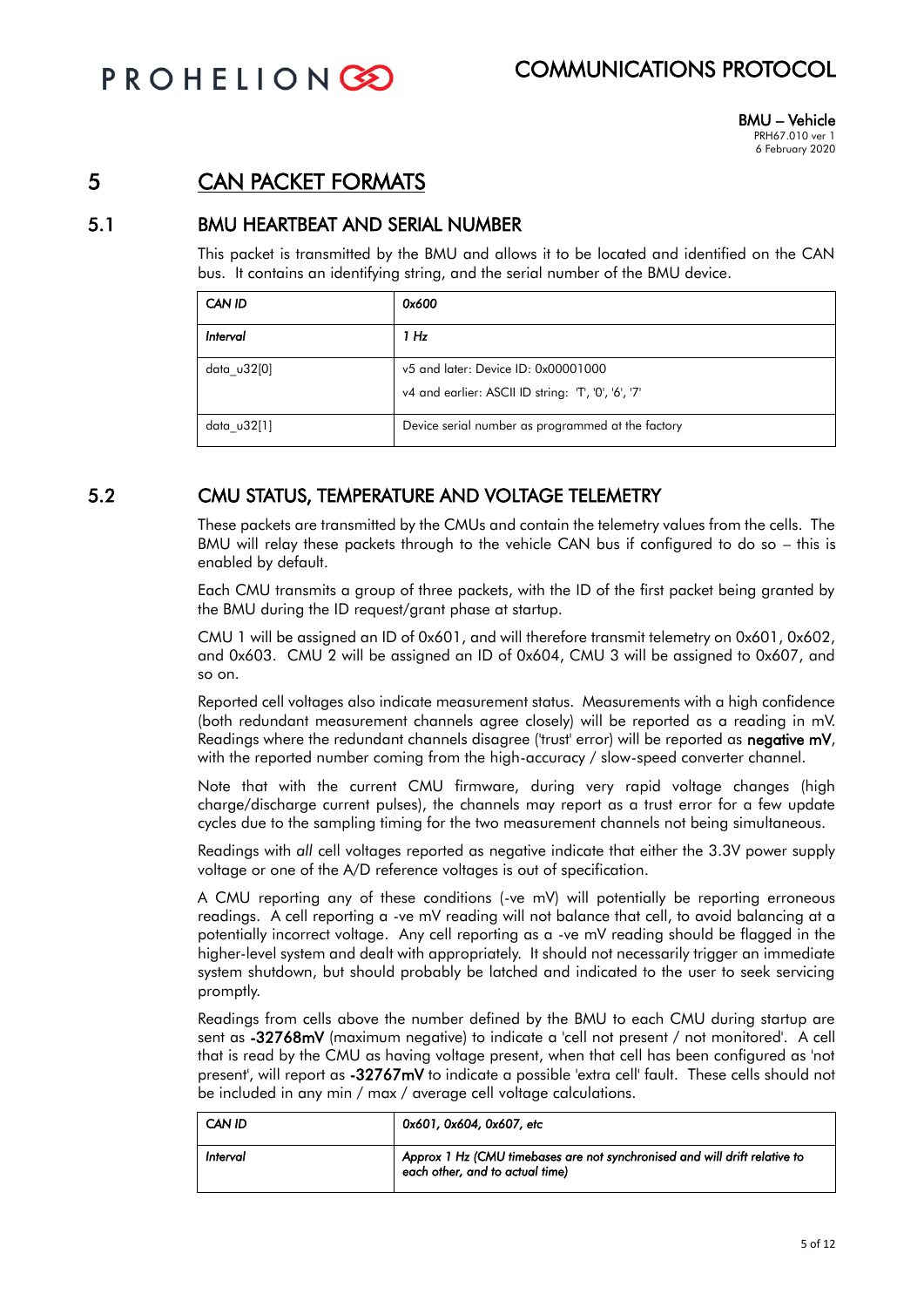# PROHELIONGO

## COMMUNICATIONS PROTOCOL

#### BMU – Vehicle PRH67.010 ver 1

6 February 2020

| data u32[0] | CMU serial number (allocated at factory) |
|-------------|------------------------------------------|
| data 16[2]  | PCB temperature ( $1/10^{th}$ °C)        |
| data 16[3]  | Cell temperature ( $1/10^{th}$ °C)       |

| CAN ID     | 0x602, 0x605, 0x608, etc                                   |
|------------|------------------------------------------------------------|
| Interval   | Approx 1 Hz                                                |
| data 16[0] | Cell 0 voltage (mV). $+ve = OK$ , $-ve = channel$ mismatch |
| data 16[1] | Cell 1 voltage (mV). $+ve = OK$ , $-ve = channel$ mismatch |
| data 16[2] | Cell 2 voltage (mV). $+ve = OK$ , $-ve = channel$ mismatch |
| data 16[3] | Cell 3 voltage (mV). $+ve = OK$ , $-ve = channel$ mismatch |

| CAN ID     | 0x603, 0x606, 0x609, etc                                   |
|------------|------------------------------------------------------------|
| Interval   | Approx 1 Hz                                                |
| data 16[0] | Cell 4 voltage (mV). $+ve = OK$ , $-ve = channel$ mismatch |
| data 16[1] | Cell 5 voltage (mV). $+ve = OK$ , $-ve = channel$ mismatch |
| data 16[2] | Cell 6 voltage (mV). $+ve = OK$ , $-ve = channel$ mismatch |
| data 16[3] | Cell 7 voltage (mV). $+ve = OK$ , $-ve = channel$ mismatch |

### 5.3 PACK STATE OF CHARGE (SOC)

This packet is transmitted by the BMU to show the current state of charge during normal pack operation.

| <b>CAN ID</b> | 0x6F4                                                                                                                                                                                          |
|---------------|------------------------------------------------------------------------------------------------------------------------------------------------------------------------------------------------|
| Interval      | 1 Hz                                                                                                                                                                                           |
| data fp[0]    | SOC (Ah). Shows Ah consumed from the pack. $0 =$ Full, and counts upwards<br>towards the user-set pack capacity number as Ah are used. Resets to 0 when<br>max cell reaches balance threshold. |
| data fp[1]    | Shows the SOC as a percentage. $100\% = \text{full}$ , $0\% = \text{empty}$                                                                                                                    |

### 5.4 PACK BALANCE STATE OF CHARGE (SOC)

This packet is transmitted by the BMU to show the current state of cell mismatch during balancing at top of charge.

| CAN ID     | 0x6F5                                                                                                                                                                                                                                                                    |
|------------|--------------------------------------------------------------------------------------------------------------------------------------------------------------------------------------------------------------------------------------------------------------------------|
| Interval   | 1 H <sub>z</sub>                                                                                                                                                                                                                                                         |
| data fp[0] | Balance SOC (Ah). Shows Ah supplied to the pack since the first cell began<br>balancing. This number will continue to count up until all cells in the pack are<br>balancing, therefore showing the Ah mismatch that has been corrected during<br>this balancing session. |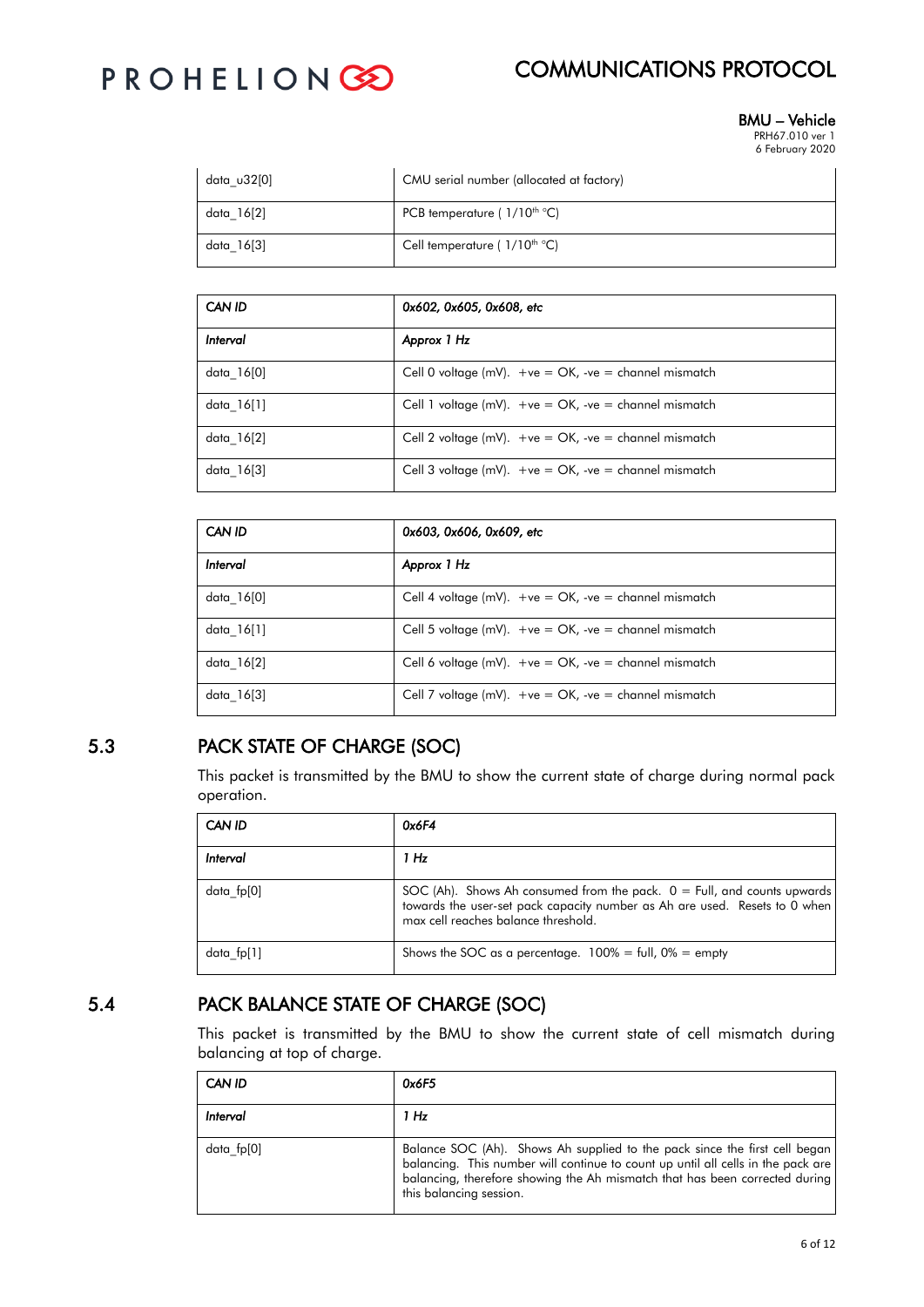

BMU – Vehicle

PRH67.010 ver 1 6 February 2020

| data fp[1] | Shows the balancing SOC as a percentage, in other words, the percentage<br>mismatch between cells this session. |
|------------|-----------------------------------------------------------------------------------------------------------------|
|            |                                                                                                                 |

#### 5.5 CHARGER CONTROL INFORMATION

This packet is transmitted by the BMU to allow an external charger to control itself based in detailed cell information from the BMS, without having to know about the various userconfigured cell setup parameters.

| CAN ID        | 0x6F6                                                                                                                                                                                                                                                                                                                                |
|---------------|--------------------------------------------------------------------------------------------------------------------------------------------------------------------------------------------------------------------------------------------------------------------------------------------------------------------------------------|
| Interval      | 10 Hz                                                                                                                                                                                                                                                                                                                                |
| data 16[0]    | Charging cell voltage error (mV).                                                                                                                                                                                                                                                                                                    |
|               | This value is the user-configured "Balance Threshold" voltage minus the<br>maximum cell voltage. The charger should run a charge current control loop to<br>try and bring this value to 0mV. An Integral type control loop is suggested.                                                                                             |
| data 16[1]    | Cell temperature margin (1/10 <sup>th °</sup> C)                                                                                                                                                                                                                                                                                     |
|               | This value is the maximum cell temperature minus the user-configured<br>"Maximum Cell Temperature" limit. The charger should reduce charge current<br>such that this value will never reach 0, as the BMS will disconnect the pack if the<br>maximum cell temperature is exceeded. A Proportional type control loop is<br>suggested. |
| data_16[2]    | Discharging cell voltage error (mV)                                                                                                                                                                                                                                                                                                  |
|               | This value is the user-configured "Zero SOC Threshold" voltage minus the<br>minimum cell voltage. This value can be used by devices that are discharging<br>the battery (eg motor controllers in vehicles) to gradually limit their consumption<br>as the minimum cell approaches being fully discharged.                            |
| data $u16[3]$ | Total pack capacity (Ah)                                                                                                                                                                                                                                                                                                             |
|               | This value can be used by the charger / discharger to calculate control loop gain<br>constants for the installation. It is simply the user-set configuration value<br>rounded to the nearest Ah.                                                                                                                                     |

#### 5.6 PRECHARGE STATUS

This packet is transmitted by the BMU to indicate the current state of the precharge system.

| <b>CAN ID</b>    | 0x6F7                                                                          |
|------------------|--------------------------------------------------------------------------------|
| Interval         | 1 Hz, and on each precharge state change                                       |
| data $\cup$ 8[0] | Precharge contactor driver status                                              |
|                  | $0x01$ = Error status of contactor 1 driver ( $0 = OK$ , 1 = error)            |
|                  | $0x02$ = Error status of contactor 2 driver                                    |
|                  | $0x04$ = Output status of contactor 1 driver $(0 = \text{Off}, 1 = \text{On})$ |
|                  | $0x08 =$ Output status of contactor 2 driver                                   |
|                  | $0x10 = 12V$ contactor supply voltage OK (0 = Fault, 1 = OK)                   |
|                  | $0x20 =$ Error status of contactor 3 driver                                    |
|                  | $0x40 =$ Output status of contactor 3 driver                                   |
|                  | $0x80 =$ Unused                                                                |
| data u8[1]       | Precharge state (in order of normal appearance when starting)                  |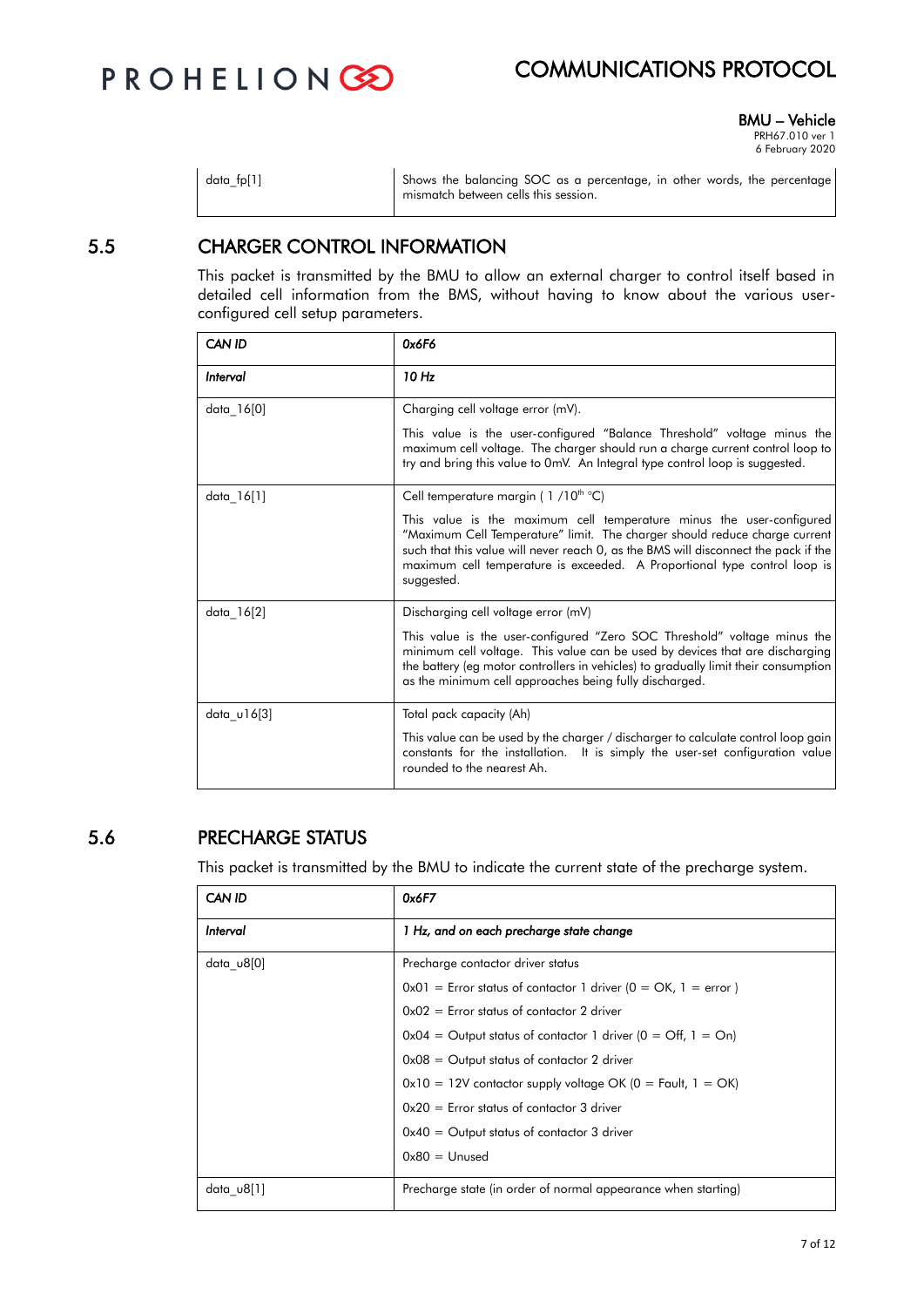# PROHELIONGO

## COMMUNICATIONS PROTOCOL

#### BMU – Vehicle PRH67.010 ver 1

6 February 2020

|                  | $0 = Error$<br>$1 =$ Idle<br>$5 =$ Enable Pack<br>$2 = Measure$<br>$3 = Precharge$                                          |
|------------------|-----------------------------------------------------------------------------------------------------------------------------|
|                  | $4 = \text{Run}$                                                                                                            |
| data $u16[1]$    | 12V contactor supply voltage, mV (only on v4 or earlier BMU)<br>for v5 or later BMU, refer to binary bit 0x10 in data u8[0] |
| data $u16[2]$    | Unused, reports as 0x0000                                                                                                   |
| data u8[6]       | $0x01$ = Precharge timer elapsed (Don't care if timeout disabled)<br>$0x00$ = Precharge timer not elapsed                   |
| data $\cup$ 8[7] | Precharge timer counter (10ms per count)                                                                                    |

#### 5.7 MINIMUM / MAXIMUM CELL VOLTAGE

This packet is transmitted by the BMU to show the highest and lowest voltage cells in the pack.

| CAN ID      | 0x6F8                                                        |
|-------------|--------------------------------------------------------------|
| Interval    | 10Hz, will likely move to higher frequency in future version |
| data u16[0] | Minimum cell voltage (mV)                                    |
| data u16[1] | Maximum cell voltage (mV)                                    |
| data u8[4]  | CMU number that has the minimum cell voltage                 |
| data u8[5]  | Cell number in CMU that is the minimum cell voltage          |
| data u8[6]  | CMU number that has the maximum cell voltage                 |
| data u8[7]  | Cell number in CMU that is the maximum cell voltage          |

#### 5.8 MINIMUM / MAXIMUM CELL TEMPERATURE

This packet is transmitted by the BMU to show the highest and lowest temperature cells in the pack.

| CAN ID           | 0x6F9                                            |
|------------------|--------------------------------------------------|
| Interval         | 1Hz                                              |
| data $u16[0]$    | Minimum cell temperature ( $1/10^{th}$ °C)       |
| data $u16[1]$    | Maximum cell temperature ( $1/10^{th}$ °C)       |
| data $u8[4]$     | CMU number that has the minimum cell temperature |
| data $\cup$ 8[5] | Unused, reads as 0x00                            |
| data $\cup$ 8[6] | CMU number that has the maximum cell temperature |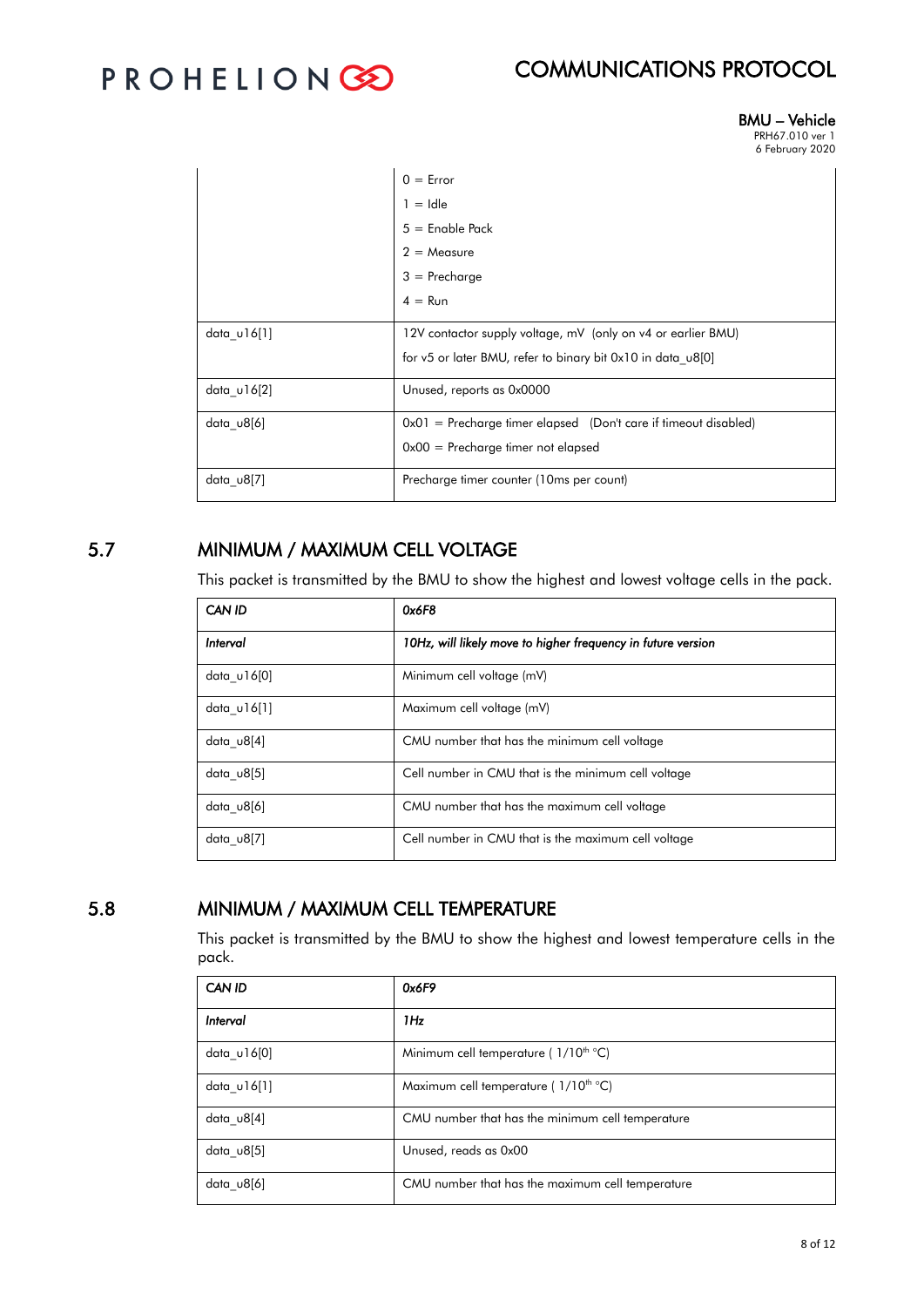

BMU – Vehicle PRH67.010 ver 1 6 February 2020

| data u8[7] | Unused, reads as 0x00 |
|------------|-----------------------|
|------------|-----------------------|

### 5.9 BATTERY PACK VOLTAGE / CURRENT

This packet is transmitted by the BMU to show the total pack voltage and current.

| CAN ID      | 0x6FA                       |
|-------------|-----------------------------|
| Interval    | 10Hz                        |
| data_u32[0] | Battery Voltage (mV)        |
| data_32[1]  | <b>Battery Current (mA)</b> |

#### 5.10 BATTERY PACK STATUS

This packet is transmitted by the BMU to show the status of the overall pack.Battery Pack Status This packet is transmitted by the BMU to show the status of the overall pack.

| <b>CAN ID</b>    | Ox6FB                                                                                      |  |
|------------------|--------------------------------------------------------------------------------------------|--|
| Interval         | 1Hz                                                                                        |  |
| data $u16[0]$    | Balance voltage threshold – rising (balance resistor turns on)                             |  |
| data $u16[1]$    | Balance voltage threshold – falling (balance resistor turns off)                           |  |
| data $\cup$ 8[4] | Status Flags                                                                               |  |
|                  | $0x01 =$ Cell Over Voltage                                                                 |  |
|                  | $0x02 =$ Cell Under Voltage                                                                |  |
|                  | $0x04 =$ Cell Over Temperature                                                             |  |
|                  | $0x08$ = Measurement Untrusted (redundant channel mismatch)                                |  |
|                  | $0x10 = CMU$ Communications Timeout (lost CMU)                                             |  |
|                  | $0x20$ = Vehicle Communications Timeout (lost EVDC)                                        |  |
|                  | $0x40 =$ BMU is in Setup mode                                                              |  |
|                  | $0x80 = CMU$ CAN bus power status                                                          |  |
|                  | Present for backwards compatability with older software                                    |  |
|                  | For newer software, please view the flags in the extended battery pack status ID<br>packet |  |
| data_u8[5]       | <b>BMS CMU count</b>                                                                       |  |
| data $u16[3]$    | <b>BMS BMU Firmware Build Number</b>                                                       |  |

### 5.11 BATTERY PACK FAN STATUS

This packet is transmitted by the BMU to show fan speeds and 12V power consumption.

| CAN ID      | 0x6FC             |
|-------------|-------------------|
| Interval    | 1Hz               |
| data_u16[0] | Fan speed 0 (rpm) |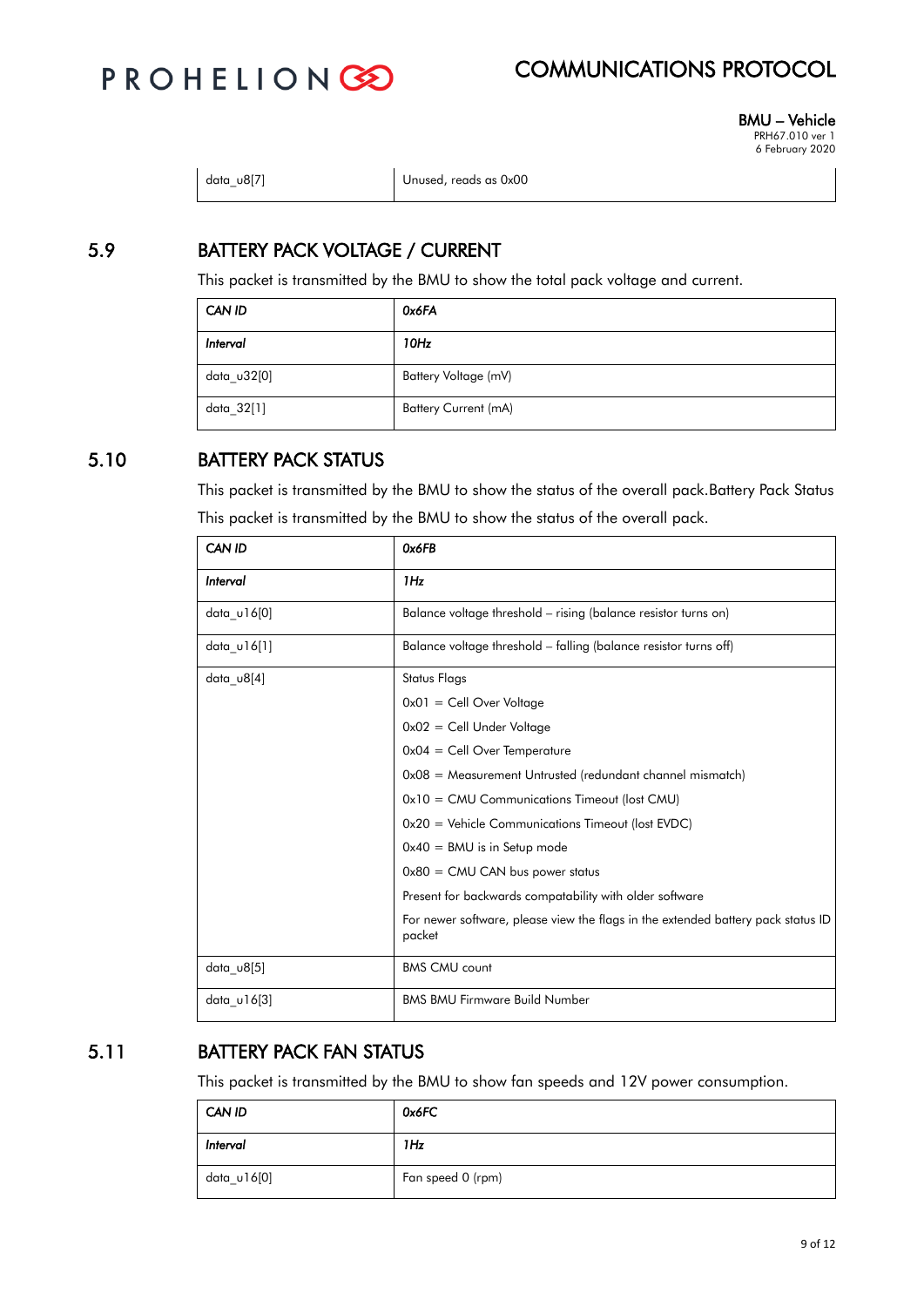

BMU – Vehicle PRH67.010 ver 1

6 February 2020

| data u16[1] | Fan speed 1 (rpm)                                 |
|-------------|---------------------------------------------------|
| data u16[2] | 12V current consumption of fans + contactors (mA) |
| data u16[3] | 12V current consumption of CMUs (mA)              |

#### 5.12 EXTENDED BATTERY PACK STATUS

This packet is transmitted by the BMU to show extended pack status data.

| <b>CAN ID</b>    | 0x6FD                                                     |  |
|------------------|-----------------------------------------------------------|--|
| Interval         | 1Hz                                                       |  |
| data u32[0]      | <b>Status Flags</b>                                       |  |
|                  | $0x00000001 =$ Cell Over Voltage                          |  |
|                  | $0x00000002 =$ Cell Under Voltage                         |  |
|                  | $0x00000004 =$ Cell Over Temperature                      |  |
|                  | $0x00000008$ = Measurement Untrusted (channel mismatch)   |  |
|                  | 0x00000010 = CMU Communications Timeout (lost CMU)        |  |
|                  | 0x00000020 = Vehicle Communications Timeout (lost EVDC)   |  |
|                  | $0x00000040 =$ BMU is in Setup mode                       |  |
|                  | $0x00000080 = CMU CAN$ bus power status                   |  |
|                  | $0x00000100 =$ Pack Isolation test failure                |  |
|                  | $0x00000200 =$ SOC measurement is not valid               |  |
|                  | $0x00000400 = CAN 12V$ supply is low - about to shut down |  |
|                  | $0x00000800 = A$ contactor is stuck / not engaged         |  |
|                  | $0x00001000 = A CMU$ has detected an extra cell present   |  |
| $data_v8[4]$     | <b>BMU Hardware version</b>                               |  |
| data $\cup$ 8[5] | <b>BMU Model ID</b>                                       |  |
| data $u16[3]$    | Unused                                                    |  |

#### 5.13 RESERVED IDS

Do not transmit data on reserved IDs, as this may trigger configuration or bootload events and mode changes.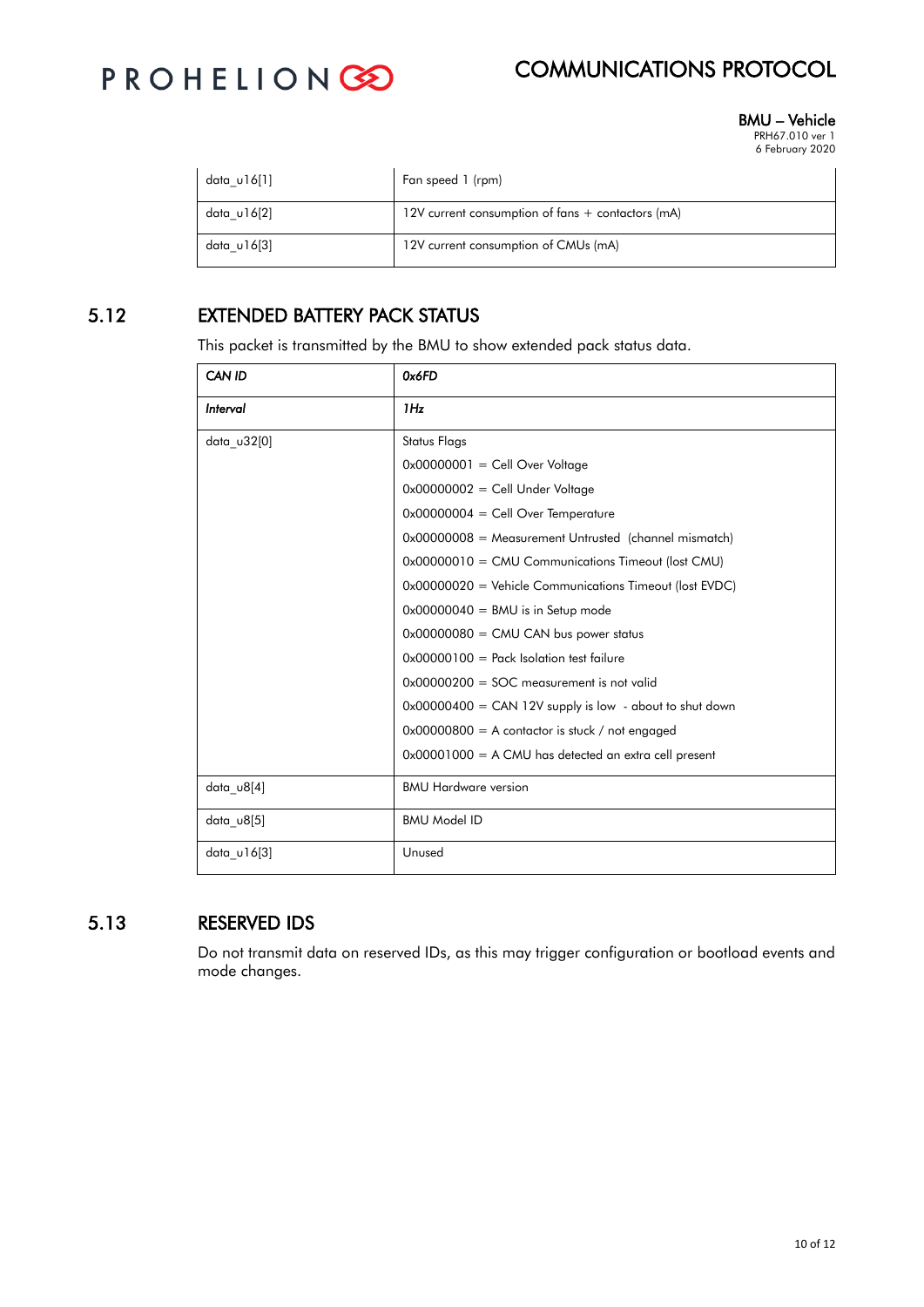PROHELIONGO

## COMMUNICATIONS PROTOCOL

BMU – Vehicle PRH67.010 ver 1 6 February 2020

## 6 INCOMING CAN PACKETS

The BMU is expecting regular (>5Hz) CAN packets from Prohelion's EV Driver Controls, with the current state of the switches. Specifically, it is looking for the current state of the IGNITION RUN and IGNITION START switches, to use in controlling the precharge state machine.

The base ID of the EVDC can be set in the BMS configuration software, with the switch position packet being sent at +5 above the base ID. By default the EVDC base ID is 0x500, making the switch position ID at 0x505.

#### 6.1 EV DRIVER CONTROLS SWITCH POSITION

This packet is transmitted by the EVDC to show switch status.

| CAN ID        | 0x505                     |
|---------------|---------------------------|
| Interval      | 10Hz                      |
| data_u16[0]   | $0x0020 =$ Ignition Run   |
|               | $0x0040 =$ Ignition Start |
| $data_v16[1]$ | Unused                    |
| $data_v16[2]$ | Unused                    |
| data_u16[3]   | Unused                    |